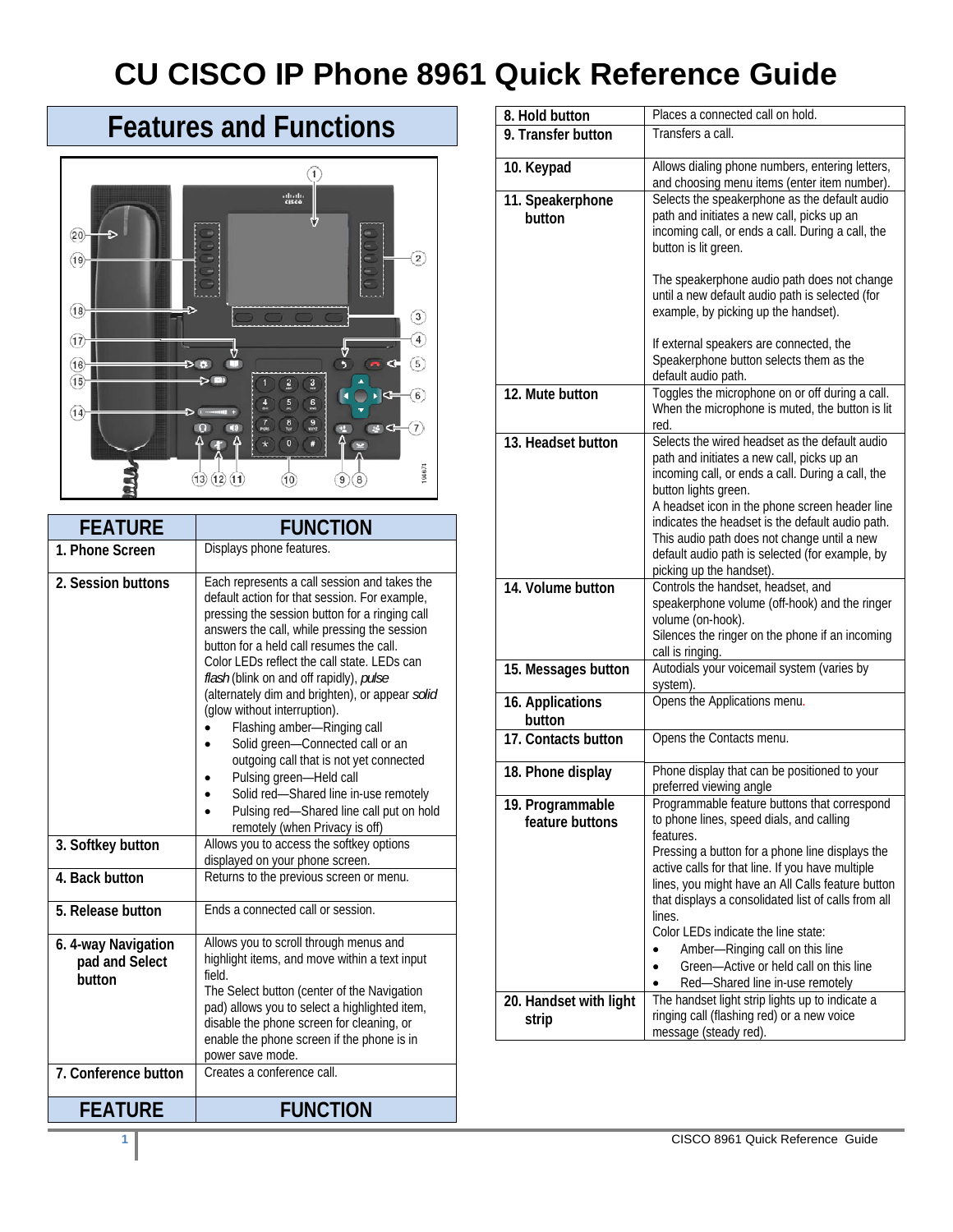# **Voicemail**

# **Setting Up Your Voice Mailbox**

The first time you access voicemail, you will be asked to enroll your mailbox. Pre-recorded prompts will guide you through the process, which includes recording your name, recording a greeting, and

changing your temporary PIN - 1234**.** Creating a new minimum 4 digit PIN is mandatory.

**Note**: Do not hang up until you receive the system prompt: You have finished enrollment."

# **Accessing Voicemail**

- **New message indicators**
- A solid red light on your handset.
- A red voicemail icon next to the line label and session button.

### **Access voicemail from your phone**

- 1. To listen to a voice message, do one of the following:
	- Press the MESSAGES button.
	- Select a line with a Message icon, and press the Session button next to the Voicemail icon.
- 2. Follow the prompts to listen to your voice messages. Enter your four (4) digit mailbox I.D. (your extension number), followed by the  $#$  key when prompted.
	- Press 1 to listen to new messages.
	- Press 2 to create/send a message.
	- Press 3 to review old messages
	- Press 4 to access Setup options.

## **Access voicemail from offsite**

- 1. Dial (303) 860-4295
- 2. When voicemail answers, press the **\*** key.
- 3. Enter your 4-digit mailbox ID number followed by the  $#$  key.
- 4. Enter your PIN followed by the # key.

| <b>WHILE LISTENING TO</b><br>A MESSAGE |                | AFTER LISTENING TO A<br><b>MESSAGE</b> |                |
|----------------------------------------|----------------|----------------------------------------|----------------|
| To:                                    | Press:         | To:                                    | Press:         |
| Restart message                        |                | Replay                                 |                |
| Save                                   | $\mathfrak{D}$ | Save                                   | $\mathfrak{D}$ |
| Delete                                 | 3              | <b>Delete</b>                          | 3              |
| Slower playback                        | 4              | Reply to an internal user              | 4              |
| Change volume                          | 5              | Forward message                        | 5              |
| Fast playback                          | 6              | Save the message as<br><b>New</b>      | 6              |
| Rewind message                         |                | Rewind message                         |                |
| Pause/Resume                           | 8              | Play message properties                | 9              |
| Fast-forward                           | 9              | Cancel playing message                 | $\star$        |
| Skip message                           | #              |                                        |                |
| Skip, save as is                       | ##             |                                        |                |

# **Changing Voicemail Options**

Use the following procedures to change the setup of your voicemail after you have completed initial enrollment.

## **Re-recording Your Greeting**

- 1. Access your mailbox.
- 2. Press **4** for setup options.
- 3. Press **1** for Greetings, and to change Greetings.

### **Re-recording Your Name**

- 1. Access your mailbox.
- 2. Press 4 for setup options.
- 3. Press 3 for personal settings.
- 4. Press 2 to change name.

### **Changing Your PIN/Password**

- 1. Access your own mailbox.
- 2. Press 4 for Setup options.
- 3. Press 3 for personal settings.
- 4. Press 1 to change PIN.

# **Using Your Phone**

### **Answering a Call**

- 1. Lift handset, or press ANSWER softkey, or press SPEAKER button, or press HEADSET button to answer primary line.
- 2. Press ringing session button to answer incoming call on another session button (first call is automatically put on hold).

# **Placing a Call**

Use any of the following methods:

- 1. Lift the handset and dial the number.
- 2. Dial the number with the phone on hook. Then, lift the handset or press the DIAL softkey.
- 3. Press the button for the line you want to use.
- 4. Press the SPEAKER button; or
- 5. Press the NEWCALL softkey; or
- 6. Press the HEADSET button; or
- 7. Press the REDIAL soft key.
- 8. Internal calls at Grant Street: Dial the 4-digit extension.
- 9. External calls (off-site)-Dial 9+1+10-digit telephone number.
- 10. To reach Emergency service, dial 911 or 9 + 911.

# **Transferring an Active Call**

- 1. Press the TRANSFER button or softkey to place the current call on hold.
- 2. Dial the number/extension to which you want to transfer the call. **NOTE**: To transfer directly to voice mail, press \* before the number, when voicemail answers, press TRANSFER, hang up.
- 3. Then, either press the TRANSFER button or softkey to complete the transfer, or wait for the recipient to answer so you may announce the call while the original call stays on hold, then press the TRANSFER button or softkey and hang up. Transfer confirmation will display on your phone screen.